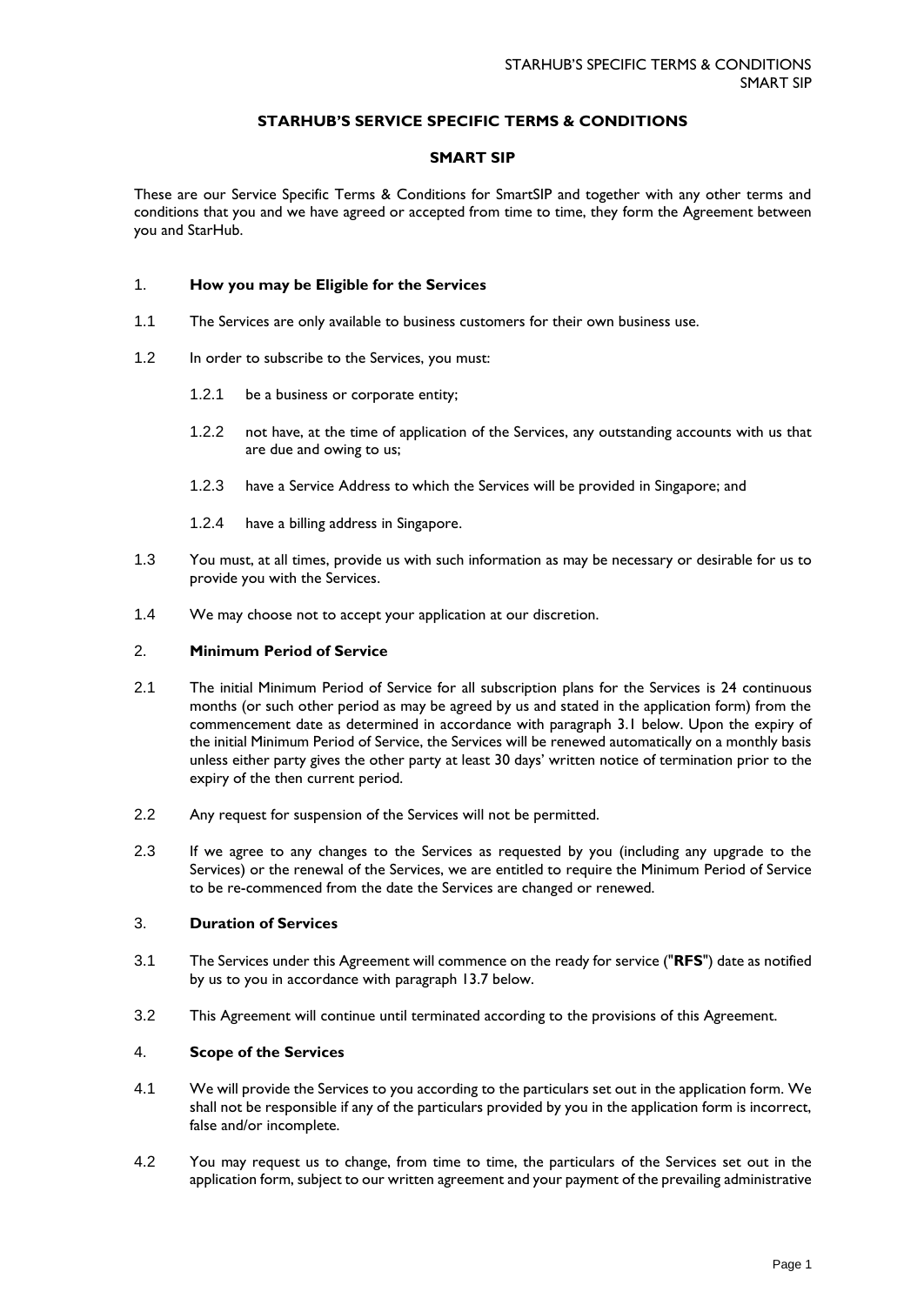fee chargeable by us. If there is such change, the subscription Charges payable and the particulars of the Services will be amended accordingly. For the avoidance of doubt, you will continue to be liable for the payment of such revised subscription Charges pursuant to paragraph 12.1 below.

- 4.3 You shall be solely responsible, at your own cost and expense, for:
	- 4.3.1 providing all equipment and networks (including the PABX) which are connected to and/or used in conjunction with the Services;
	- 4.3.2 ensuring that all such equipment and networks (including the PABX) are compatible with the Services; and
	- 4.3.3 implementing the necessary security features on all such equipment and networks (including the PABX) and such security features shall include features to prevent unauthorised access or usage, including fraud, of the Services.
- 4.4 In addition, you acknowledge and agree that unless we otherwise agree in writing, we are not responsible for providing any support, whether technical or otherwise, to any of your equipment or networks (including the PABX) which are connected to or used in conjunction with the Services.
- 4.5 You acknowledge and agree that availability of the Services is subject to:
	- 4.5.1 availability of resources, including availability of a suitable network infrastructure at the time at which the Services are requested or delivered;
	- 4.5.2 geographic and technical capacity of the Network and of our delivery systems at the time at which the Services are requested or delivered; and
	- 4.5.3 provisioning time for any equipment required by us to provide the Services.
- 4.6 You acknowledge and agree that the Services shall be automatically provisioned with other ancillary Services as may be determined by us in our sole discretion from time to time, including International Telephony and premium rate services. Your use of other ancillary Services shall be subject to our prevailing Business General Terms & Conditions and the relevant Service Specific Terms & Conditions and you shall be deemed to have agreed to the foregoing terms and conditions upon your use of such other ancillary Services.

## 5. **Emergency Services**

- 5.1 The Services only support Singapore emergency services calls (for example, 999 and 995).
- 5.2 You acknowledge and agree that any emergency services calls made using the Services may be subject to network congestion and/or reduced routing speed.
- 5.3 For the avoidance of doubt, the Services are not intended to be used as an emergency notification infrastructure (such as a fire alarm notification system).

## 6. **System Requirements and Using the Services**

- 6.1 You are responsible for ensuring your telephone, equipment, hardware, software and networks meet the minimum system requirements of the Services as we may determine from time to time, and that they are compatible and may properly function and inter-operate with the Equipment and the Services. We will not be liable for any Equipment, Service or network failure or performance issues resulting from non-compliance with such requirements. You acknowledge and accept that certain equipment, hardware, software and network are not supported by the Services.
- 6.2 You are liable for all Charges incurred in connection with the Services under your account whether or not the Services are used by you or someone else, and whether authorised by you. You agree that we may rely on our bills as conclusive evidence against you of the accuracy and completeness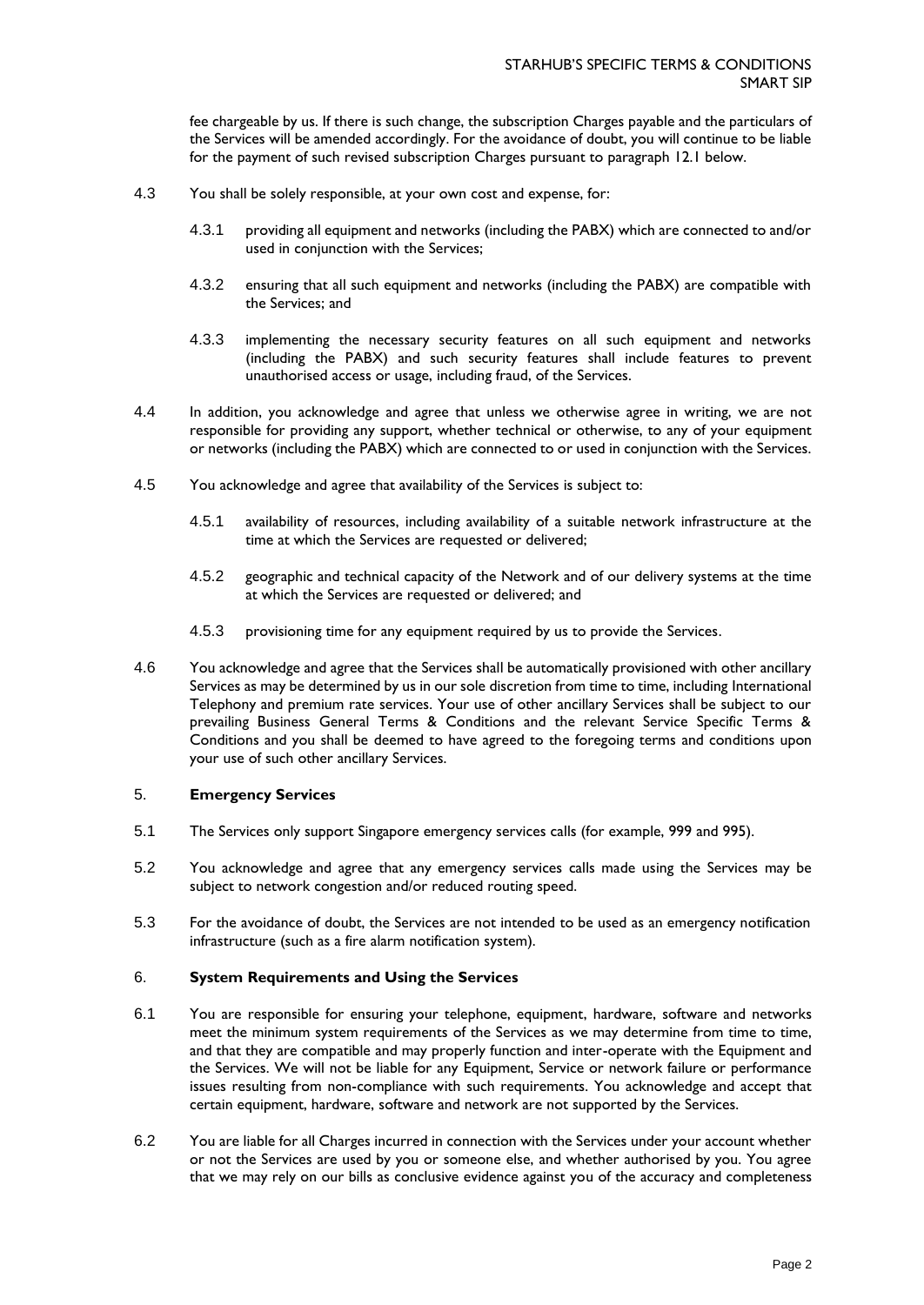of all matters stated in it. You must pay all Charges without any counterclaim, deduction, set off or withholding.

- 6.3 You acknowledge and agree that your use of the Services is your sole responsibility, is solely at your own risk and is subject to all applicable laws and regulations. We reserve the right to immediately suspend or terminate your Services if we determine, in our absolute discretion, that you use the Services in violation of any applicable law or regulation.
- 6.4 The Services may not be compatible with certain equipment or networks. You are solely responsible for ensuring the compatibility of the Services with any equipment or network, and we will not be responsible for any failure, disruption or interference in the Services or such equipment or network which may arise from your use of the Services in conjunction with such equipment or network.
- 6.5 You must ensure that all applications, equipment, hardware, software or networks connected to or used with the Services or the Equipment are connected and used in accordance with:
	- 6.5.1 all applicable instructions, safety and security procedures applicable to the use of such applications (or as the case may be, equipment, hardware, software or networks); and
	- 6.5.2 all instructions, notices and directions as we may determine from time to time.
- 6.6 The SIP service must only be used for the purposes for which it is provided. We reserve the right to terminate the Service if the access is used for other purposes.
- 6.7 We may, at any time and without any notice to you, temporarily suspend the Services for operational reasons such as repair, maintenance or improvement of the Services or because of an emergency. We will restore the Services as soon as reasonably practicable. We may also modify the Services in order to keep pace with the prevailing demands and technological developments, at our discretion and without any notice to you. We will not be liable to you or any third party under this paragraph 6.7.
- 6.8 We may, at our discretion, terminate the Services, whether in part or whole, including any and all Service Numbers, with or without notice to you, if we determine in our absolute discretion that the Services have not been in use for a significant period of time. We will not be liable to you or any third party for the foregoing termination, including the termination of any and all ancillary services.

## 7. **Security**

- 7.1 You are solely responsible for:
	- 7.1.1 the security of all your equipment and networks (including the PABX) which are connected to and/or used in conjunction with the Services; and
	- 7.1.2 all activities that occur in relation to all your equipment and networks (including the PABX).
- 7.2 If you discover or suspect any unauthorised use of the Services, the PABX and/or that your account security has been compromised, you must immediately inform us and take all necessary and immediate actions, at your sole cost and expense, to enhance the security of all your equipment and networks (including the PABX) which are connected to and/or used in conjunction with the Services.
- 7.3 You are therefore advised to review and update the security features of all your equipment and networks (including the PABX) which are connected to and/or used in conjunction with the Services from time to time.
- 7.4 The security of your account, including Content stored, sent or received, is your own responsibility. We cannot guarantee the safety and security of any transmission under any circumstances whatsoever.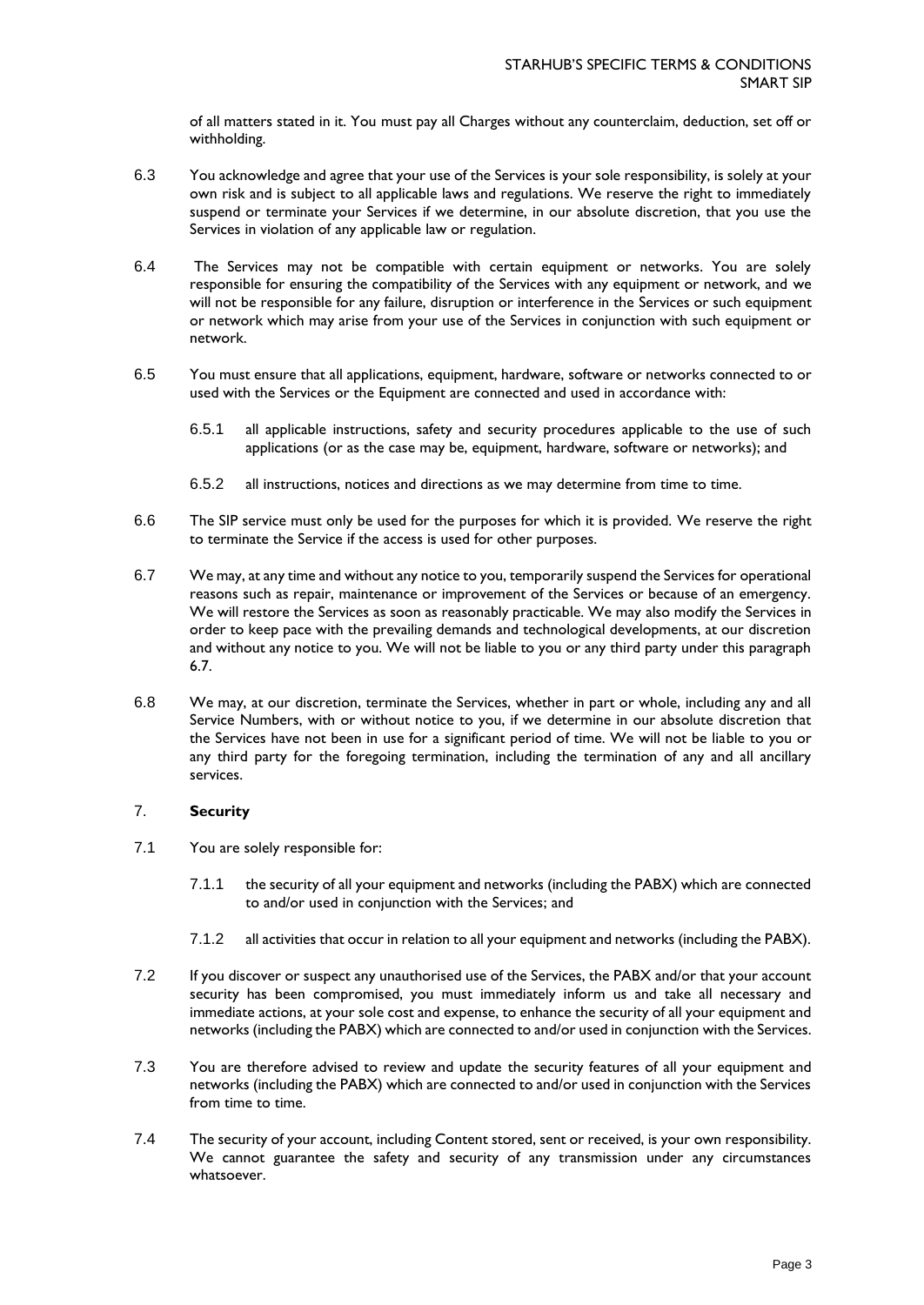## 8. **Service Outages**

- 8.1 The Services will not function if there is a power failure or disruption. If there is an interruption in the power supply, the Services will not function until power is restored. A power failure or disruption may require you to reset or reconfigure your equipment before using the Services.
- 8.2 If there is a Service outage for any reason, such outage will prevent your Services from functioning. Such outages may occur for a variety of reasons, including those reasons described elsewhere in this Agreement.
- 8.3 We make no warranty or representation that the Services will be continuous or error-free. If there is any Service failure arising from any of the outages referred to in paragraphs 8.1 and 8.2 above, you will continue to be responsible for payment of the Charges unless and until you terminate the Services according to this Agreement, and we will not offer credits or refunds in such scenarios.

## 9. **Telephone Numbers**

- 9.1 When we allocate any numbers to you for the Services, you will not have any rights to these numbers except for the sole purpose of using the Services according to this Agreement. You agree that you:
	- 9.1.1 cannot sell or transfer these numbers to any third party; and
	- 9.1.2 must not apply or try to apply for registration of any Service Number as trademarks, whether on their own or together with any word or mark.
- 9.2 We may, for commercial, operational or technical reasons or compliance with any requirement of the Regulatory Authority or other authority, withdraw or change any number allocated to you. In such a scenario, we will endeavour to give you reasonable notice before the change is made.
- 9.3 If you wish to use the same Service Number in connection with any service to be provided by any other Service Provider, you must make the appropriate arrangement with such Service Provider for that purpose before you terminate the Services in relation to which the Service Number has been assigned to you. We will not be required to consent or permit any Service Number to be used in connection with any service to be provided by any other Service Provider otherwise than in accordance with and subject to the terms and conditions of any agreement between us and such Service Provider.
- 9.4 If you have been allocated a range of Service Numbers by us but choose not to install the Service lines immediately, subject to paragraph 9.2 above, you may reserve the allocated range of Service Numbers for a maximum of 2 weeks (or such other period of time as we may determine in our discretion). Whilst we will endeavour to provide you with a range of Service Numbers which are consistent with your dial plans or requests, we make no guarantee that any specific number range will be provided to you.

# 10. **Telephone Directory & Directory Services**

10.1 We will and you authorise us to put your name, address and telephone number under your account with us for the Services in a Singapore telephone directory (in any medium) and make your telephone number available through our directory services in Singapore. However, if you ask us not to do so and pay us the relevant Charges, we will not do so.

# 11. **Your Responsibilities**

- 11.1 In respect of our voice recording Service:
	- 11.1.1 you agree not to: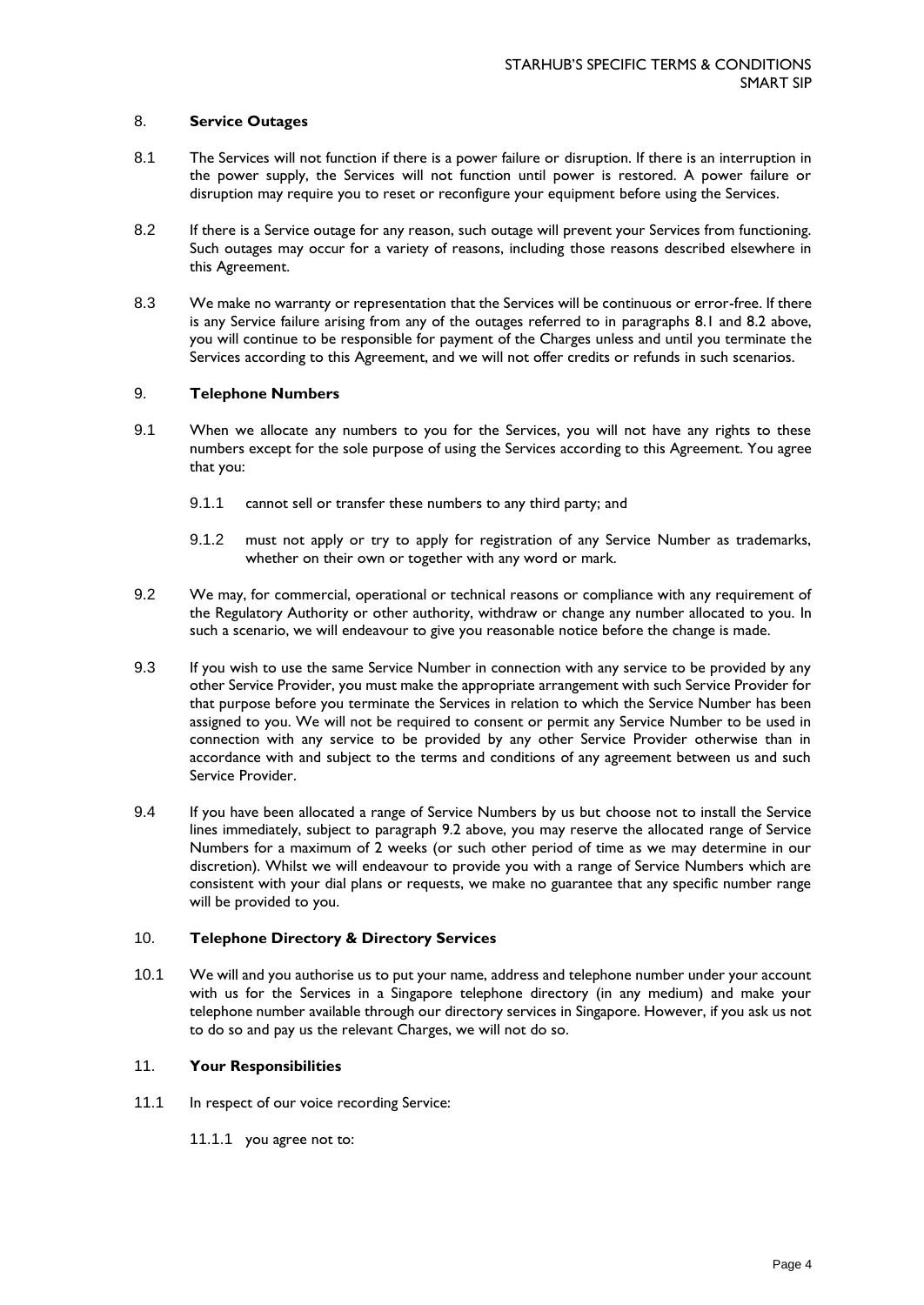- 11.1.1.1 use the Service in any unlawful manner, including the violation of any person's privacy rights;
- 11.1.1.2 use the Service to store or transmit files, materials, data, text, audio, video, images or other content that infringes on any person's intellectual property rights;
- 11.1.1.3 use the Service in any manner that interferes with or disrupts the integrity or performance of the Service and its components;
- 11.1.1.4 attempt to decipher, decompile, reverse engineer or otherwise discover the source code of any software making up the Service;
- 11.1.1.5 use the Service to knowingly post, transmit, upload, link to, send or store any content that is unlawful, racist, hateful, abusive, libellous, obscene, or discriminatory;
- 11.1.1.6 use the Service to store files that are not deemed to be voice or video communication;
- 11.1.1.7 use the Service to knowingly post, transmit, upload, link to, send or store any viruses, worms, malware, trojan horses, time bombs, cancelbots or any other harmful, damaging or destructive software ("**Malicious Software**"); or
- 11.1.1.8 try to use, or use the Service in violation of this Agreement; and
- 11.1.2 you are solely responsible for ensuring that your use of the Service to store and transmit your data is in compliance with all applicable laws and regulations. You are also solely responsible for determining whether the Service or the information generated therefrom is accurate or sufficient for your purposes;
- 11.1.3 you agree and acknowledge that each individual user of the Service ("**User**") will be identified by a unique username and password ("**User Login**") and that a User Login may only be used by 1 individual. You will not share a User Login among multiple individuals. You and your Users are responsible for maintaining the confidentiality of all User Login information for your account;
- 11.1.4 you agree that we shall have the right to access your account and to use, modify, reproduce, distribute, display and disclose your data solely to the extent necessary to provide the Service, including responding to your support requests; and
- 11.1.5 you are responsible for ensuring that your use of the voice recording is in compliance with all applicable laws in all jurisdictions governing the use of the Service by you and your Users, including telephone recording and wiretapping laws.

## 12. **Paying for the Services**

- 12.1 You are liable to pay a recurring subscription Charge for the Services at the prescribed rate(s). You will be billed in advance for the subscription Charge at monthly intervals or such intervals as we may decide, unless you elect to prepay the subscription Charge.
- 12.2 You may pay through cash, GIRO, cheque or your credit card. Any change to your method of payment will only be effected upon approval by the relevant financial institution of your application for such change.
- 12.3 Billing and payment disputes that may be raised by you will be treated in accordance with our Business General Terms & Conditions.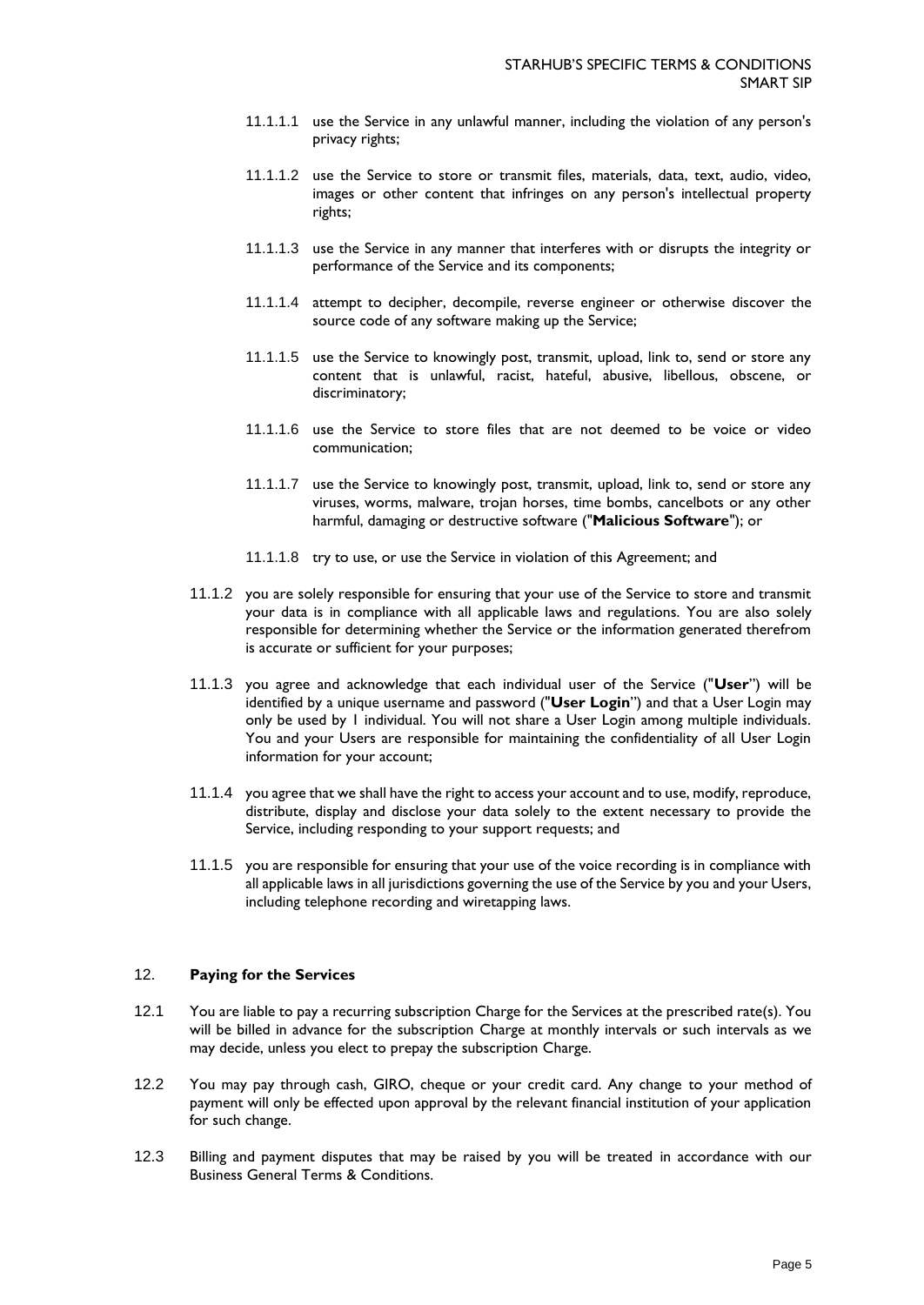## 13. **Installation and Additional Charges**

- 13.1 There will be additional Charges for:
	- 13.1.1 provision of the Services, installation of and/or Service support for equipment outside our normal scope or hours of work. These include:
		- 13.1.1.1 Services requested by you that are provided at greater costs than what we would normally incur because of the materials used, the manner of installation or the nature of the Service Address. In these cases, we will notify you of the additional Charges before the installation starts;
		- 13.1.1.2 work or the Services is/are performed outside our normal working hours; and
		- 13.1.1.3 work or the Services required because of your or any third party's action, fault or negligence or because of any fault or problem associated with any other telecommunication system which you or other Service Providers control; and
	- 13.1.2 our work done in response to your complaint of a fault in the Services if the work reveals no such fault.
- 13.2 If our field engineer is required to attend to you on-site at your Premises, our on-site support Charges shall apply (currently S\$50 transportation and S\$120 per man-hour during our office hours (inclusive of 7% GST)) or such other amounts as may be prescribed by us from time to time). No on-site Charges will be imposed if the faults are determined to have been caused by us or our Network.
- 13.3 We will assess the installation requirements for the provision of the relevant Services and recommend an installation schedule and delivery date. However, the installation schedule and delivery dates recommended may be subject to change due to factors such as the site conditions or accessibility. We will endeavour but do not guarantee that these recommended schedules and delivery dates would be met.
- 13.4 If we are of the opinion that the installation of the Services at the Service Address would result in or cause:
	- 13.4.1 any risk of injury to any person;
	- 13.4.2 the use of equipment which is not commonly used in the installation of the Services;
	- 13.4.3 the relocation of any structure, fixture or fitting at the Service Address;
	- 13.4.4 costs, expenses or manpower resources which exceeds the amount usually required on our part to install the Services; or
	- 13.4.5 us to provide any services which are not usual, or outside the scope of our standard installation Services,

we may choose not to install the Services or impose such additional conditions (including the provision of equipment, the payment of any Charges or reimbursement of expenses by you) as we may deem appropriate and defer the installation and provision of the Services to you until all such conditions have been fulfilled.

13.5 You must, if applicable, provide all internal wiring and sockets within the Service Address according to the relevant regulatory authorities and our specifications and guidelines required for the purposes of the installation of the Services. Where we are requested to provide any such internal wiring or sockets, you must pay us the prevailing Charges imposed by us.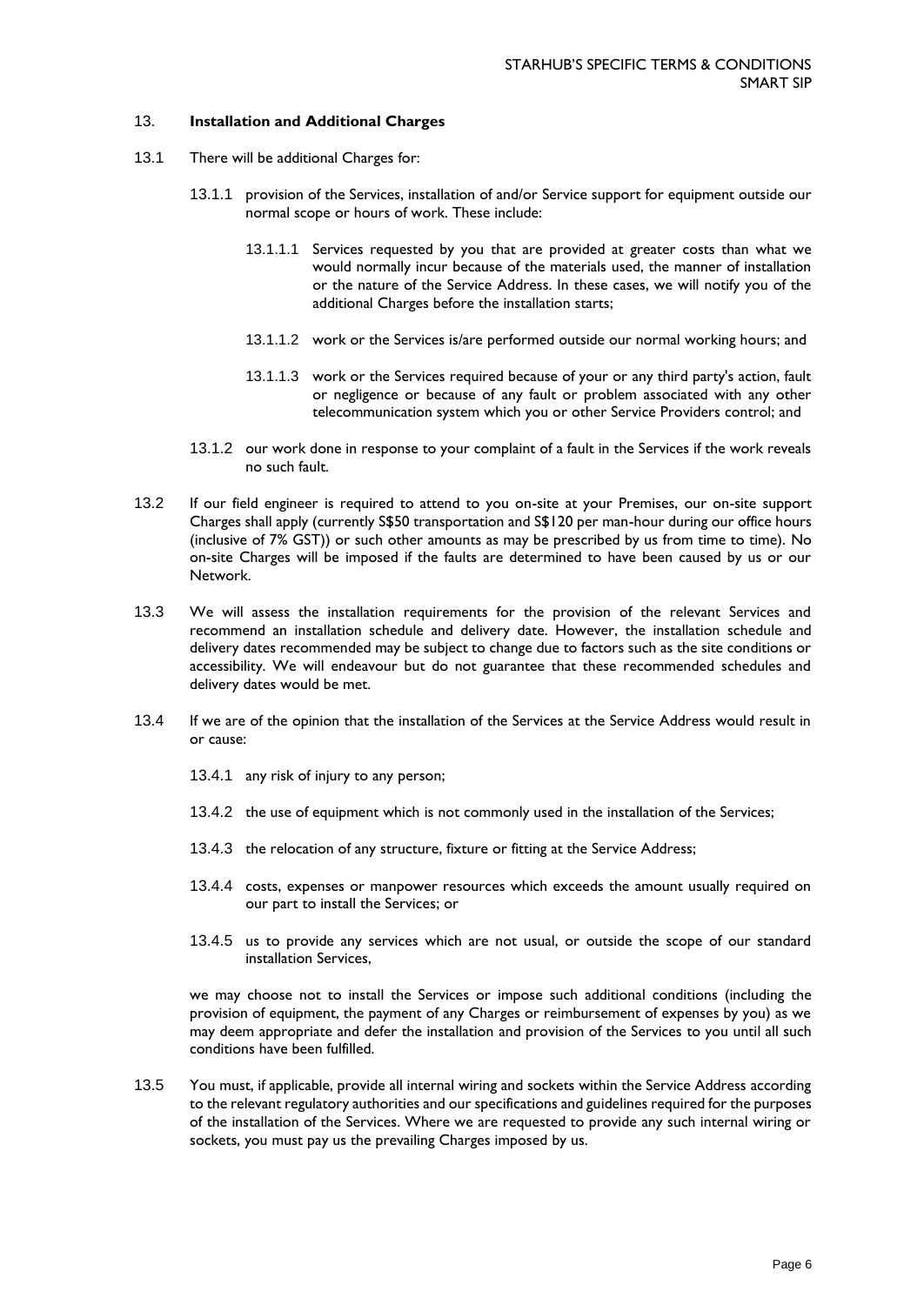- 13.6 You own and will maintain all of the horizontal cable that runs between our local distribution point to your premises ("**COAM Cable**"). You are solely responsible for any defect and damage in the COAM Cable.
- 13.7 We will promptly notify you when the installation Services have been completed. If satisfied, you will provide a written endorsement that the installation is completed and the date of this endorsement will be the commencement date of the provision of the relevant Services for which installation was made and this date will be known as the RFS date. We reserve the right to change the RFS date without liability.
- 13.8 The billing for the relevant Services will commence on the RFS date.
- 13.9 Where you are or your contractor is installing any part of the wiring or cabling required for the provision of the Services, you will ensure that the proper installation of such cables or wiring is completed before the scheduled RFS date. You will ensure that such cable is labelled at both ends to clearly demarcate it as belonging to and under your care.
- 13.10 You will be responsible for the care and maintenance of all our Equipment at your premises.
- 13.11 If you request for our fault repair Services and the fault, interference or interruption in the Services is due to some other cause (such as your faulty equipment) other than a fault in the installation, you will, if required, reimburse us for the costs (including labour and transport charges) incurred by us for attending to your request.

## 14. **Liability**

- 14.1 The Services (including any installation or support Service) is provided on an "as is" and "as available" basis. You agree that you use the Services or rely on any Content obtained through the Services at your sole risk. To the fullest extent allowed by the law, we do not give any assurances, guarantees, or warranties, either express or implied, in relation to such Services or Content. In addition, we will not be liable for any delay or failure to provide the Services, or any interruption or degradation of the quality of the Services (including voice, fax, value-added services or any other forms of voice or data transmissions) which may arise from any of the following:
	- 14.1.1 an act or omission of an underlying carrier, Service Provider, vendor or other third party;
	- 14.1.2 equipment, network or facility failure;
	- 14.1.3 equipment, network or facility upgrade or modification;
	- 14.1.4 force majeure events such as acts of God, acts of nature, strikes, fire, war, riot, acts of terrorism and governmental actions;
	- 14.1.5 equipment, network or facility shortage;
	- 14.1.6 equipment or facility relocation;
	- 14.1.7 service, equipment, network or facility failure caused by the loss of power to you;
	- 14.1.8 any act or omission by you or any person using the Services or Equipment provided to you;
	- 14.1.9 any third party's service, equipment, software, network or facility (including fixed line phone wiring system); and/or
	- 14.1.10 any other cause that is beyond our control, including a failure of or defect in any Equipment, the failure of an incoming or outgoing communication, and the inability of communications to be connected, completed, or forwarded.
- 14.2 Specifically, we do not warrant: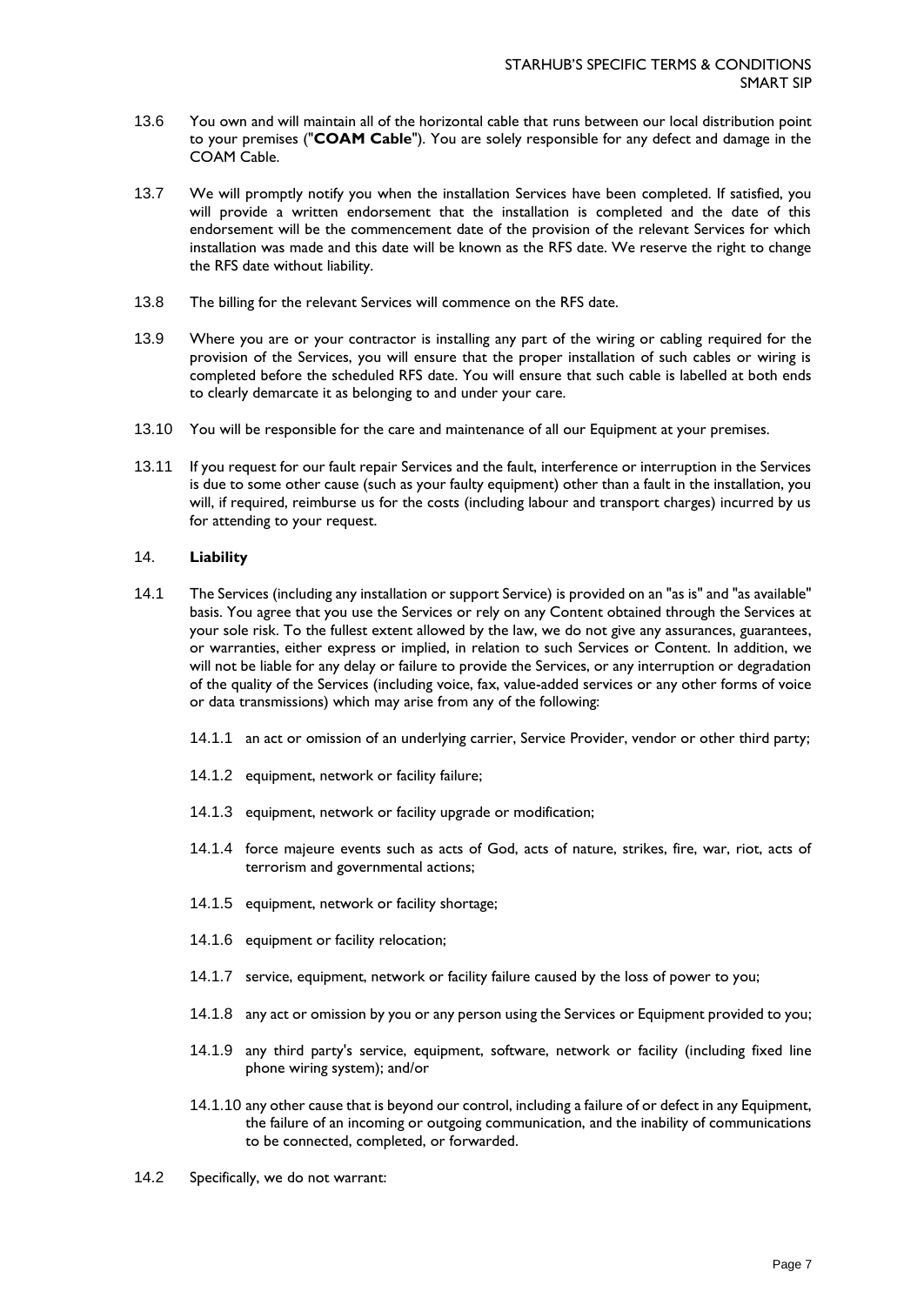- 14.2.1 that the Services, the Software or any equipment (which we provide to you) will not cause any harm to your equipment, hardware, software, network or Content;
- 14.2.2 the accuracy, reliability or quality of any Content obtained through the Services or that defects in any Software will be corrected;
- 14.2.3 that the Services and access to them are error-free, secure and uninterrupted or available at all times; and/or
- 14.2.4 that the Services will be compatible with your IP PABX/SIP Customer Premise Equipment ("**CPE**").

If you are dissatisfied with the Services or with the Content, products or services available on or through the Services or with any of the terms and conditions of this Agreement, your sole and exclusive remedy is to discontinue accessing and using the Services or terminate the Services according to this Agreement.

## 15. **Resale**

The Services are provided to you solely for your own business use. You must not resell or reprovide the Services to third parties without our prior written consent, whether or not for profit or otherwise. In addition, you must not use or permit the use of any part of the Services for any of the following purposes: local termination for overseas data or voice traffic; call-back or call forwarding services; and sale of VoIP services. We reserve the right to immediately suspend or terminate your Services if we determine, in our absolute discretion, that you use or allow the use of the Services, in whole or in part, for any of the aforementioned or similar activities.

#### 16. **Ending the Service**

In addition to paragraph 11 of our Business General Terms & Conditions, and subject to the terms of this Agreement, this Agreement or the Services hereunder may be terminated by either party giving the other party at least 30 days' written notice of termination.

# 17. **Meanings**

This paragraph 17 sets out how certain words and phrases are used in this Agreement. Terms used but not defined in these Service Specific Terms & Conditions shall have the respective meanings given to them in the Business General Terms & Conditions.

#### **What these words mean in this Agreement**

- 17.1 "**Charges**" means all activation/connection, disconnection, reconnection, usage, subscription, installation, service call and administrative charges and other fees and charges to be paid by you for or relating to the Services.
- 17.2 "**COAM Cable**" shall have the meaning set out in paragraph 13.6.
- 17.3 "**CPE**" shall have the meaning set out in paragraph 14.2.4.
- 17.4 "**PABX**" means Private Automatic Branch Exchange.
- 17.5 "**RFS**" shall have the meaning set out in paragraph 3.1.
- 17.6 "**Service Address**" means a business address in Singapore at which we agree to provide the Services.
- 17.7 "**Service Number**" means any number, symbols or characters assigned by us or selected by you for the purpose of your utilisation of the Services including any telephone number, mailbox number, network user identity, password or personal identification number.